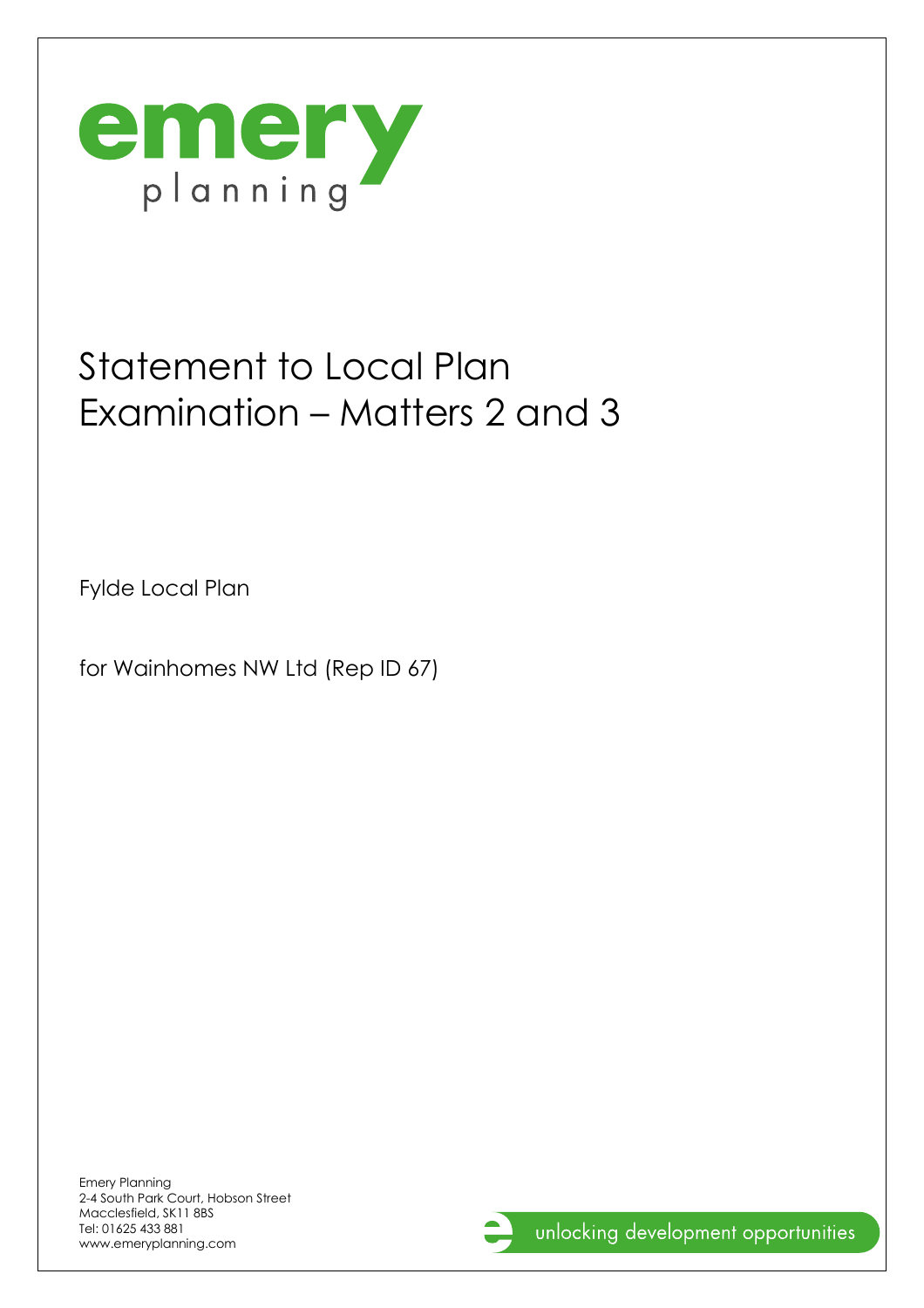| Project        | $: 15 - 415$<br>: Fylde Local Plan             |
|----------------|------------------------------------------------|
| Client         | Examination<br>: Emery Planning<br>Partnership |
| Date<br>Author | : March 2017<br>: Stephen Harris               |

This report has been prepared for the client by Emery Planning with all reasonable skill, care and diligence.

No part of this document may be reproduced without the prior written approval of Emery Planning.

Emery Planning Partnership Limited trading as Emery Planning.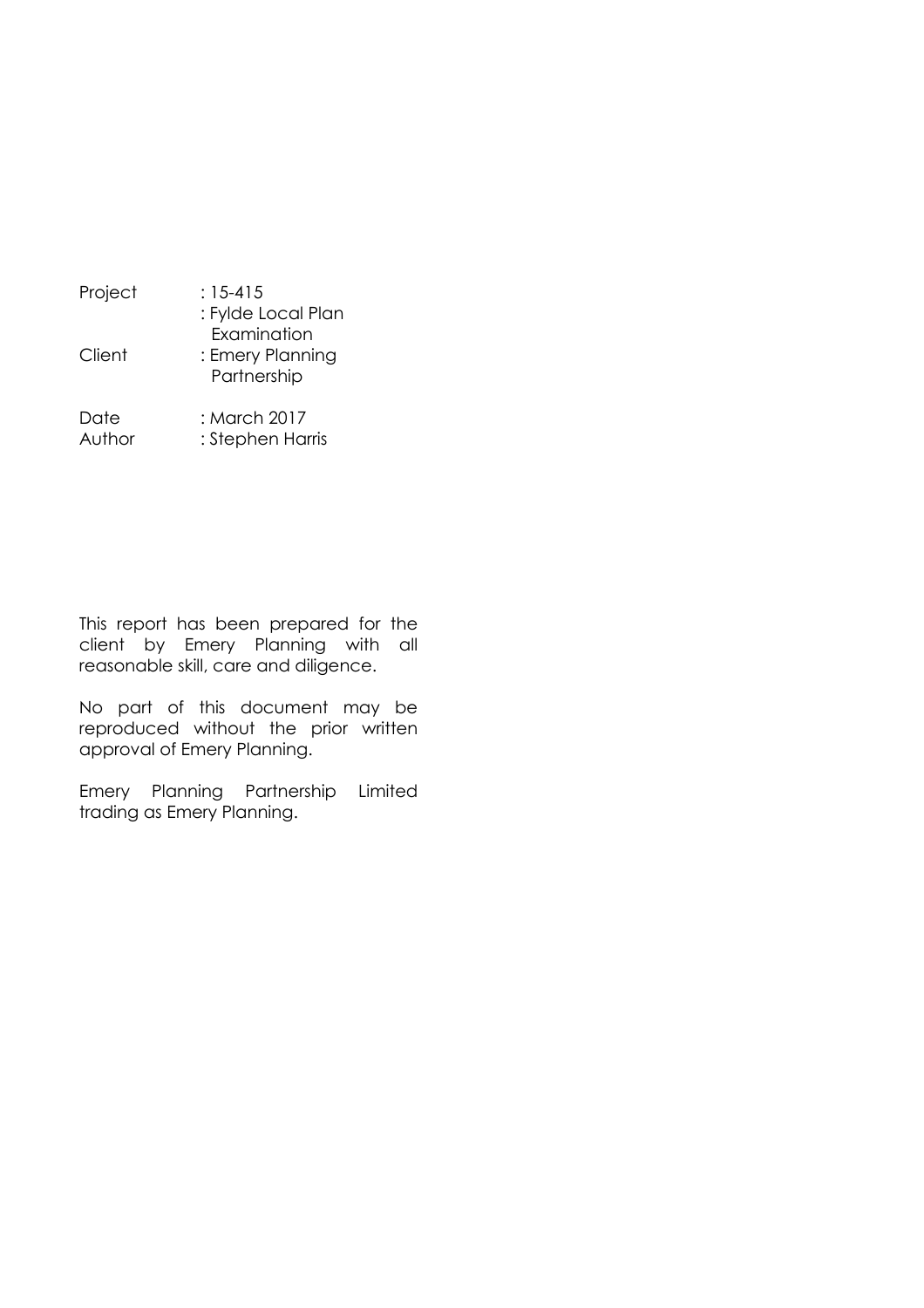# Contents:

| 1. Introduction                              |     |
|----------------------------------------------|-----|
| 2. Matter 2 - Issue 3 - Requirement          |     |
| 3. Matter 3 – Issue 5 Requirement and Supply |     |
| 4. Appendix 1 – Comments on Trajectory       | ה ו |

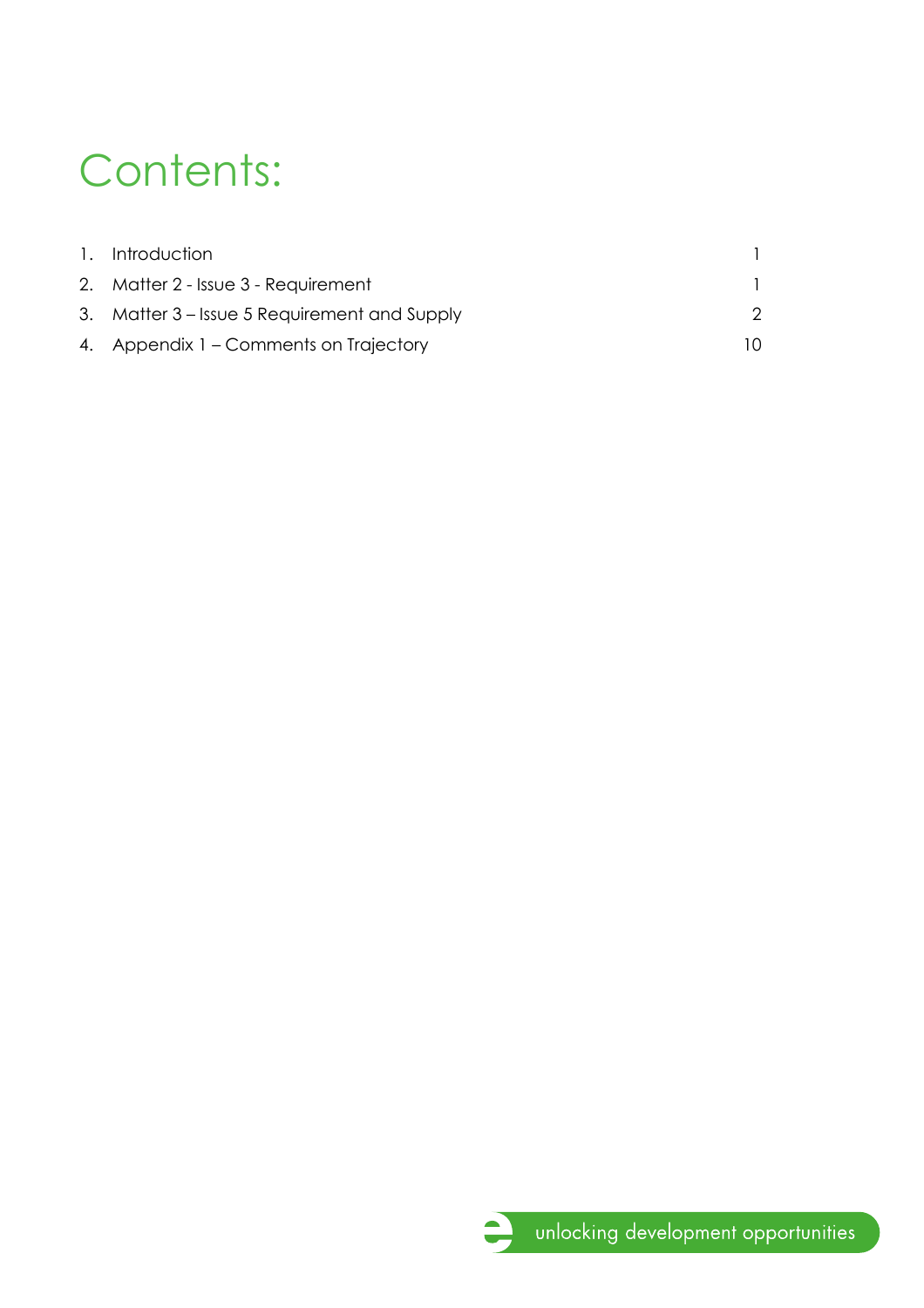## <span id="page-3-0"></span>**1. Introduction**

- 1.1 Emery Planning Partnership is instructed by Wainhomes NW Ltd to attend the Local Plan Examination. We have submitted representations on the Publication Draft as well as the Revised Preferred Option of the Fylde Local Plan (October 2015).
- 1.2 Our client's specific interests within Fylde are:
	- land at Cropper Road West, Whitehills which is allocated (Policy HSS5) in the Plan for 442 dwellings.
	- Land to the west of Bryning Lane, Wrea Green. This site is an omission site.
- 1.3 Site specific matters are to be dealt with at Stage 2, therefore this statement is solely concerned with the Inspectors questions under Matters 2 and 3.

### <span id="page-3-1"></span>**2. Matter 2 - Issue 3 - Requirement**

- 2.1 The Fylde Coast SHMA (2014) set out a range of a range of economic scenarios, two of which (AECOM and Oxford Economics) indicate a requirement in excess of 400 dwellings per annum. The Oxford Economics scenario represents a 'policy-off', integral part of the OAN. However even if it is accepted that the OAN is 370 dwellings per annum, the AECOM 'policy-on' scenario indicates that the Council should be increasing the requirement in order to align housing growth with its economic policy and ambitions. We therefore cannot see why a higher requirement in the order of 420 dwellings per annum has not been pursued.
- 2.2 It is also apparent that the housing requirement figure does not make any allowance for the need for C2 and specialist accommodation. This is despite a very substantial need, as described at paragraphs 10.40 to 10.48 of the draft plan. The need for C2 and other specialist accommodation can either be incorporated within the overall housing requirement (similar to the approach taken in the emerging Cheshire East Local Plan) or set out as a separate requirement (similar to the approach taken in the Cornwall Local Plan). Either way it must be accounted for in the plan and sufficient land allocated accordingly.

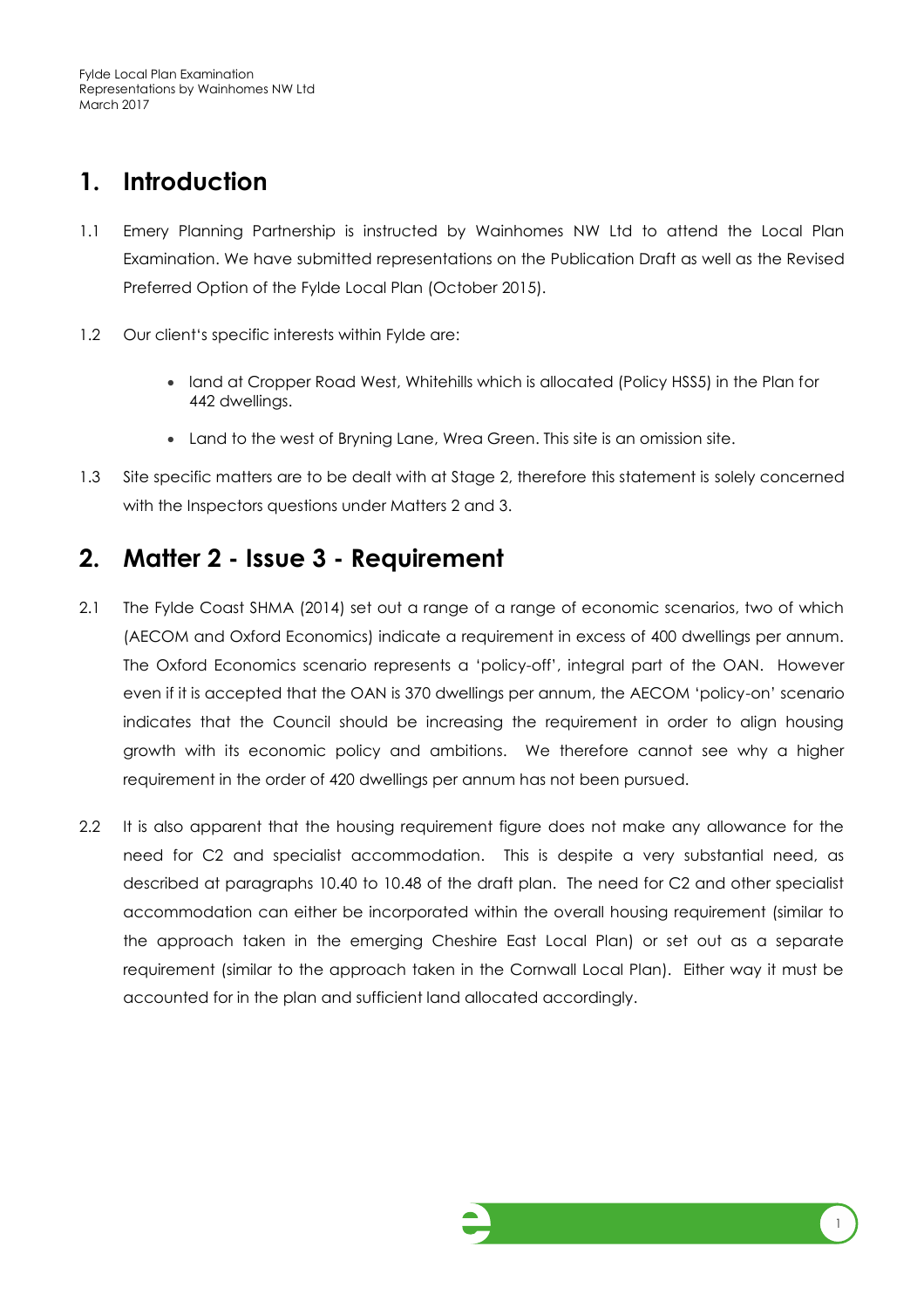Fylde Local Plan Examination Representations by Wainhomes NW Ltd March 2017

## <span id="page-4-0"></span>**3. Matter 3 – Issue 5 Requirement and Supply**

Q24

3.1 Q24 asks whether on the basis of the submitted plan does it confirm:

a) a supply of specific deliverable sites to meet the housing requirement for 5 years from the point of adoption;

b) a supply of specific, developable sites or broad locations for growth for years  $6 - 10$ from the point of adoption?

c) if you contend that the plan would not provide for either (a) or (b) above (or both) could the Plan be appropriately modified to address this?

- 3.2 We assess each in turn.
- 3.3 Our representations were made against a base date of 1st April 2016. This Examination will be determining whether there will be a 5 year supply at the point of adoption. That date is not known at this stage but we have applied 1st April 2017 as set out in **EL1.001b**.
- 3.4 We note that the Council accepts that it cannot demonstrate a five year supply of housing land. The issue of 5 year supply has been assessed recently through a number of planning appeals, the most recent being the two Secretary of State appeals at Warton dated 13<sup>th</sup> February 2017. In those decisions (**EL4.003 and EL4.004**) the Secretary of State states:

*"He accepts that the Council can only demonstrate a supply of housing land of between 3.5 and 4.8 years"*

3.5 We make the following comments in relation to the methodology for calculating a five year housing land supply.

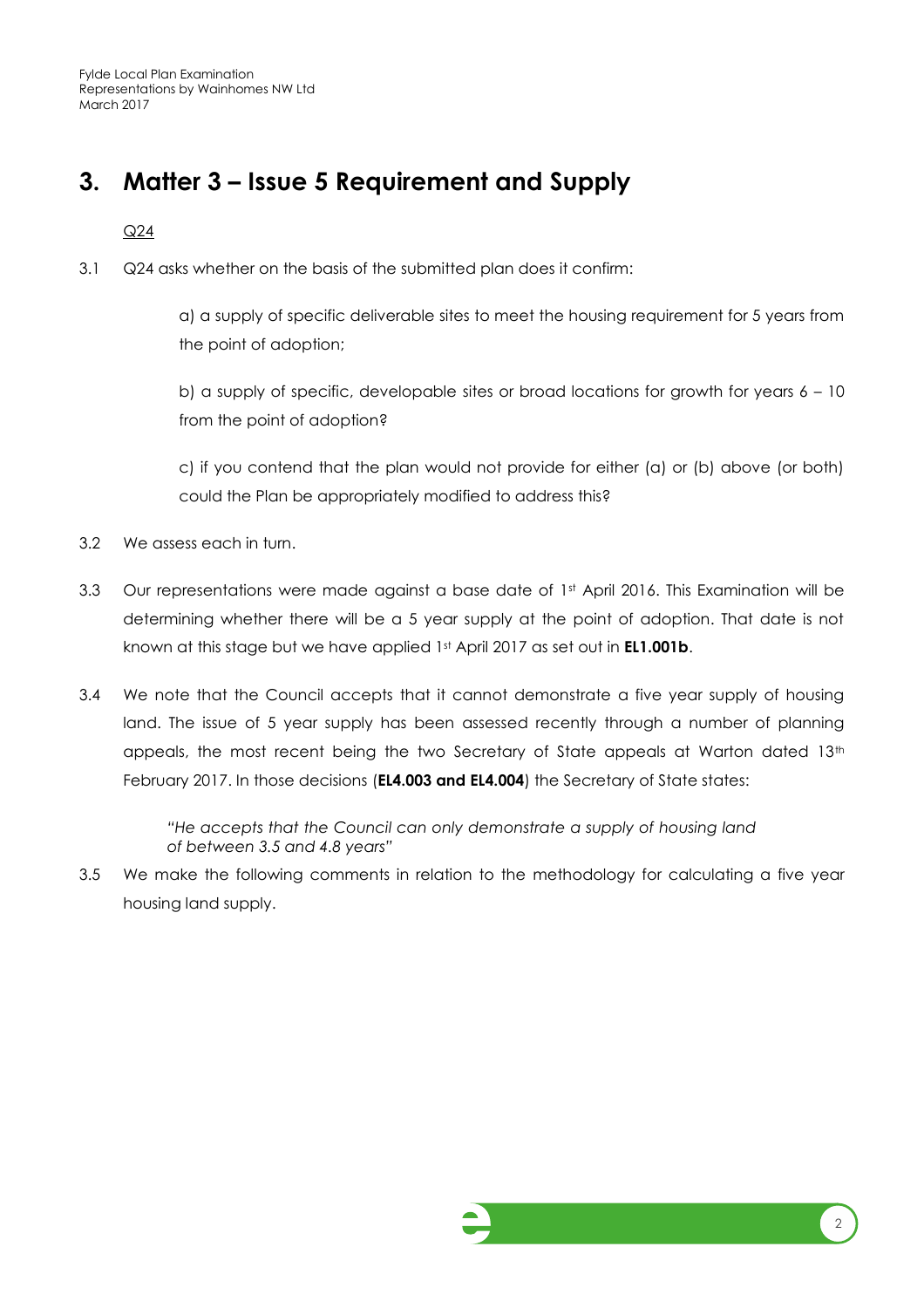#### Stage 1: Identifying the base date and five year period

3.6 **EL1.001b** has a base date of 1st April 2017. Therefore, the five year period is 1st April 2017 to 31st March 2022.

#### Stage 2: Identifying the housing requirement

3.7 Notwithstanding our comments on the OAN as set out above, policy H1(a) the minimum annual requirement is 370 dwellings. Therefore the minimum five year housing requirement is 1,850 dwellings.

#### Stage 3: Identifying the accumulated backlog

- 3.8 The start date of the plan is 1st April 2011. Therefore, the completions in the last five monitoring years and 2016/17 (interim data) should be assessed against a total need over the same period of 2,220 dwellings (i.e. 370 X 6 years).
- 3.9 The Housing Land Availability Schedule (31st March 2016) confirms that there were 1,048 net dwellings completed between 1<sup>st</sup> April 2011 and 31<sup>st</sup> March 2016. **EL1.001b** projects 556 completions in 2016/17. That figure is a projected figure and we note that for the first 9 months of the 2015/16 monitoring year there have been 310 completions in Fylde<sup>1</sup>. Therefore projecting that forward would result in some 413 completions, which would be 150 less than the 556 in **EL1.001b.**
- 3.10 Against a total requirement of 2,220 dwellings in these five years, the accumulated backlog is 616 dwellings as set out below. This assumes the completions figure of 556 in EL1.001b. A lower completion figure (for example 413 dwellings) will result in the shortfall increasing.

l 1

https://www.gov.uk/government/uploads/system/uploads/attachment\_data/file/593887/LiveTable\_2 53a.xlsx

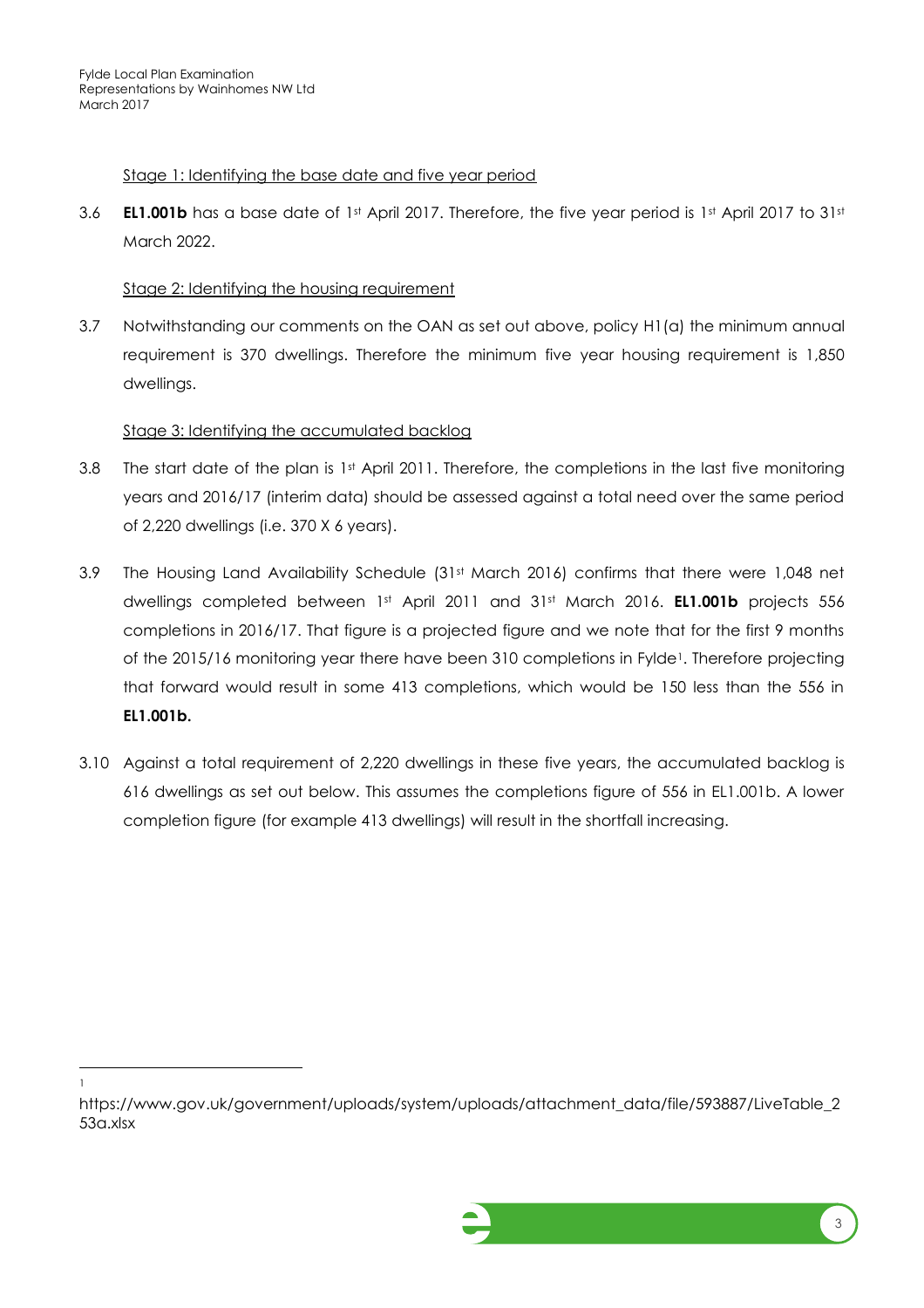| <b>Monitoring year</b> | Requirement | <b>Net completions</b> | Over provision /<br>undersupply |
|------------------------|-------------|------------------------|---------------------------------|
| 2011/12                | 370         | 141                    | $-229$                          |
| 2012/13                | 370         | 162                    | $-208$                          |
| 2013/14                | 370         | 234                    | $-136$                          |
| 2014/15                | 370         | 207                    | $-163$                          |
| 2015/16                | 370         | 304                    | -66                             |
| 2016/17                | 370         | 556                    | $+186$                          |
| <b>Total</b>           | 2,220       | 1,604                  | $-616$                          |

#### **Table 1: completions in Fylde 2011 to 2016**

#### Stage 4: Identifying the method of addressing the backlog

- 3.11 We note from paragraph 4 of the Council's Five Year Housing Land Supply Statement that the Council considers the backlog should be addressed in full in the five year period (i.e. the Sedgefield method). We agree for the reasons set out in our original representations and that this the method used when determining application and appeals. However the plan and **EL1.001b** apply the Liverpool methodology, contrary to the PPG<sup>2</sup>, by spreading the shortfall across the plan period.
- 3.12 Therefore due to the inconsistency between the council's documents and Government guidance our clear positon is that the accumulated backlog should be addressed in full within the five year period. Based on the Sedgefield approach, the total five year requirement would be 2,466 dwellings (i.e. 1,850 + 616).

#### Stage 5: Applying the appropriate buffer

- 3.13 We note from the Council's Five Year Housing Land Supply Statement that the Council accepts that the 20% buffer applies. We agree for the reasons set out in our previous representations.
- 3.14 We note from the Council's Five Year Housing Land Supply Statement that the Council accepts the 20% buffer applies to both the base requirement and the accumulated backlog. Again we agree for the reasons set out in our previous representations.
- 3.15 Consequently, the total supply that must be demonstrated to meet the five year requirement is 2,959 dwellings (i.e. 2,466 x 20%).

l



<sup>2</sup> Paragraph: 026 Reference ID: 3-026-20140306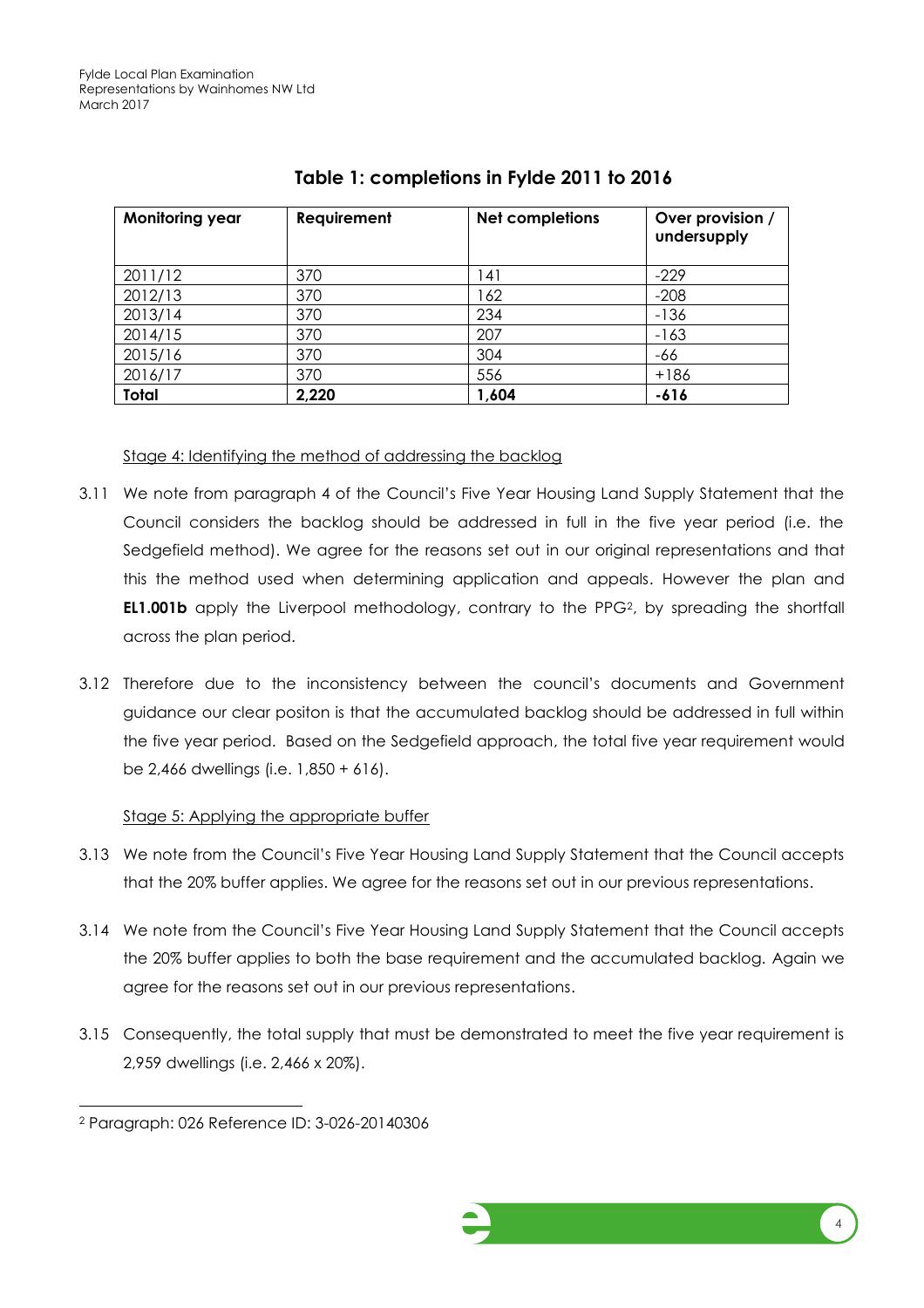#### Stage 6: Identifying a Realistic and Deliverable Supply

- 3.16 The Council's Five Year Housing Land Supply Statement considers its five year supply at 1st April 2016 to be 3,052 dwellings. **EL1.001b** considers the supply to now be 3,471 dwellings. We consider that the housing land supply is less than that set out by the Council for the reasons set out below.
- 3.17 Our comments on sites in the supply as set out in **EL1.001b** are in Appendix 1 to this statement.
- 3.18 From our assessment in Appendix 1at least 790 homes should be discounted. There are other sites in the supply without planning permission and it is for the Council to justify why they should be included. **EL1.001b** does not do so and therefore unless robust evidence is provided by the Council further discounts should be made.
- 3.19 Against a 5 year requirement of 2,959, the supply is 2,681 (4.5 years) at best.

#### Lead-in times and build rates

- 3.20 As above, paragraph 3-031 of the PPG explains that plan makers will need to consider the time it will take to commence development on site and build out rates. We consider that the lead in time set out by the Council on sites where development has not started are not realistic. Factors which must be taken into consideration are:
	- how long a planning application will take to prepare, submit and be determined (if the site does not already have planning permission);
	- how long it will take for the S106 agreement to be negotiated and agreed;
	- whether an allowance needs to be made for the site to be sold to a developer / housebuilder;
	- how long it will take for applications for reserved matters and discharge of conditions to be made, considered and approved;
	- whether there is infrastructure that needs to be put in place before the site could start delivering dwellings and how long this will take; and,
	- whether there are any other site specific considerations, which would affect a start on site.
- 3.21 In terms of build rates, we note that the Council's trajectory assumes a build rate of around 30 dwellings per annum. We agree that this is an appropriate average based on our client's experience in the area.

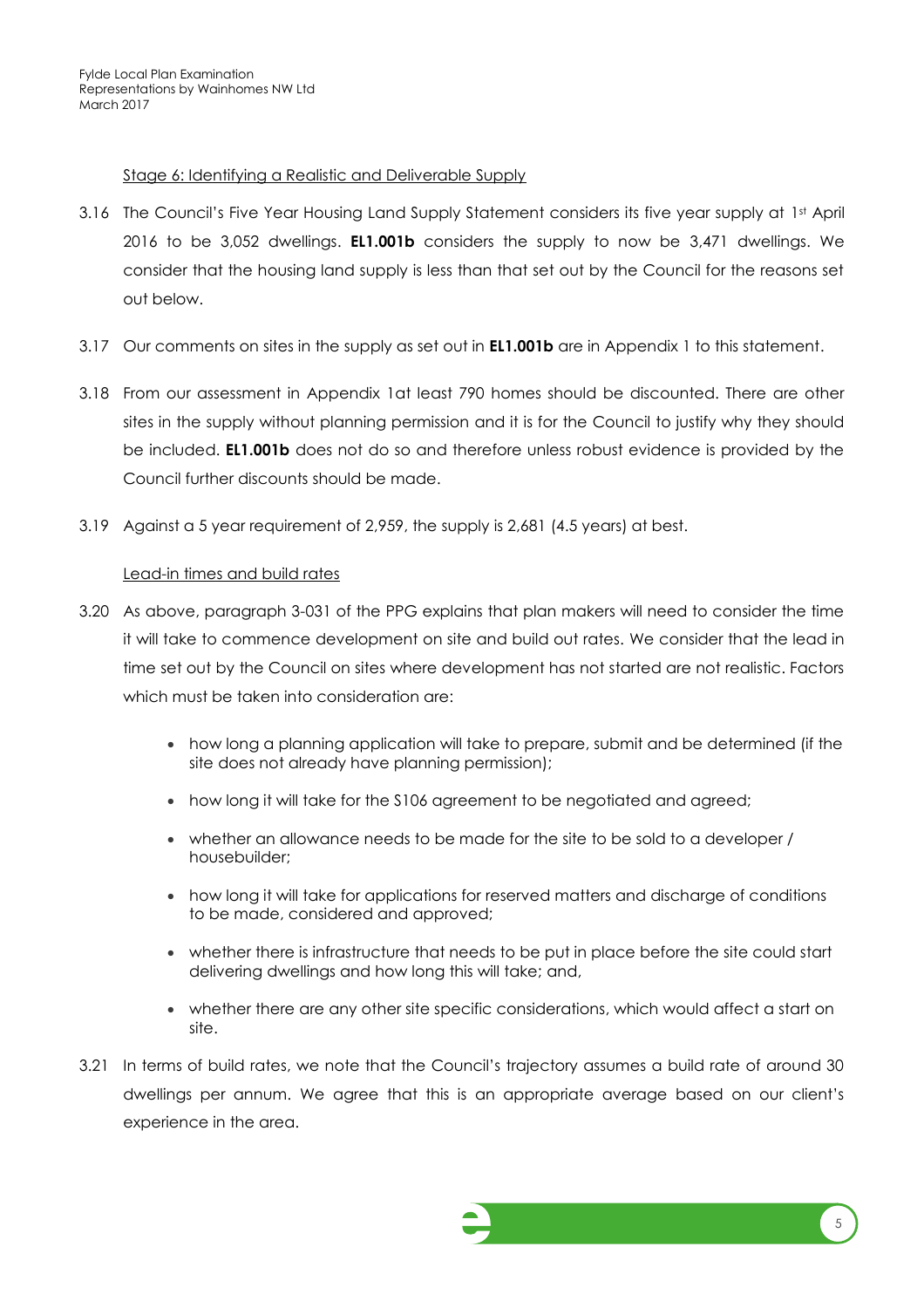3.22 The Council will need to demonstrate why it considers some of the larger sites will have multiple developers involved from the commencement of construction. Whilst we accept that sites of a certain size may be developed by multiple developers over the lifetime of their delivery, the Council does not provide evidence to demonstrate that multiple housebuilders will simultaneously be on site from the outset. Until this is evidenced, the standard build rate of 30 dwellings p.a. should be applied. This has the effect of reducing the deliverable supply.

#### Empty homes allowance

3.23 The Council includes an empty homes allowance of 10 dwellings per annum in the five year period. Paragraph 3-039 of the PPG: *"How should local planning authorities deal with empty housing and buildings?"* states:

> *"The National Planning Policy Framework encourages local authorities to bring empty housing and buildings back into residential use. Empty homes can help*  to contribute towards meeting housing need but it would be for individual *local authorities to identify and implement an empty homes strategy. Any approach to bringing empty homes back into use and counting these against housing need would have to be robustly evidenced by the local planning authority at the independent examination of the draft Local Plan, for example to test the deliverability of the strategy and to avoid double counting (local*  $\overline{a}$ *planning authorities would need to demonstrate that empty homes had not*  been counted within their existing stock of dwellings when calculating their *overall need for additional dwellings in their local plans)."*

3.24 The Council has not provided robust evidence to demonstrate that there would be no double counting of empty homes. At the Publication stage we stated that this is an issue which requires clear information and data to fully understand whether such an allowance can be made. **EL1.001b** sets out the justification. It states:

> *"The Council publishes evidence on its strategies for bringing empty homes back into use via reports to the Environment, Health and Housing Committee. From April 2014 to July 2016 there has been a significant and continuing reduction of 122 (2 years plus empty). Therefore, it is considered reasonable to include an allowance for 10 dwellings per year. The Council includes an allowance for 50 long term empty homes re-entering the market in it five year housing land supply calculation."*

- 3.25 We consider that this is not the robust evidence required for the following reasons.
- 3.26 The first is that the requirement in Policy H1 is a net addition to the housing stock. It is not a gross figure and additions to the housing stock must be balanced against any losses. The Council is adding 10 homes per annum due to empty homes being delivered so they are adding these

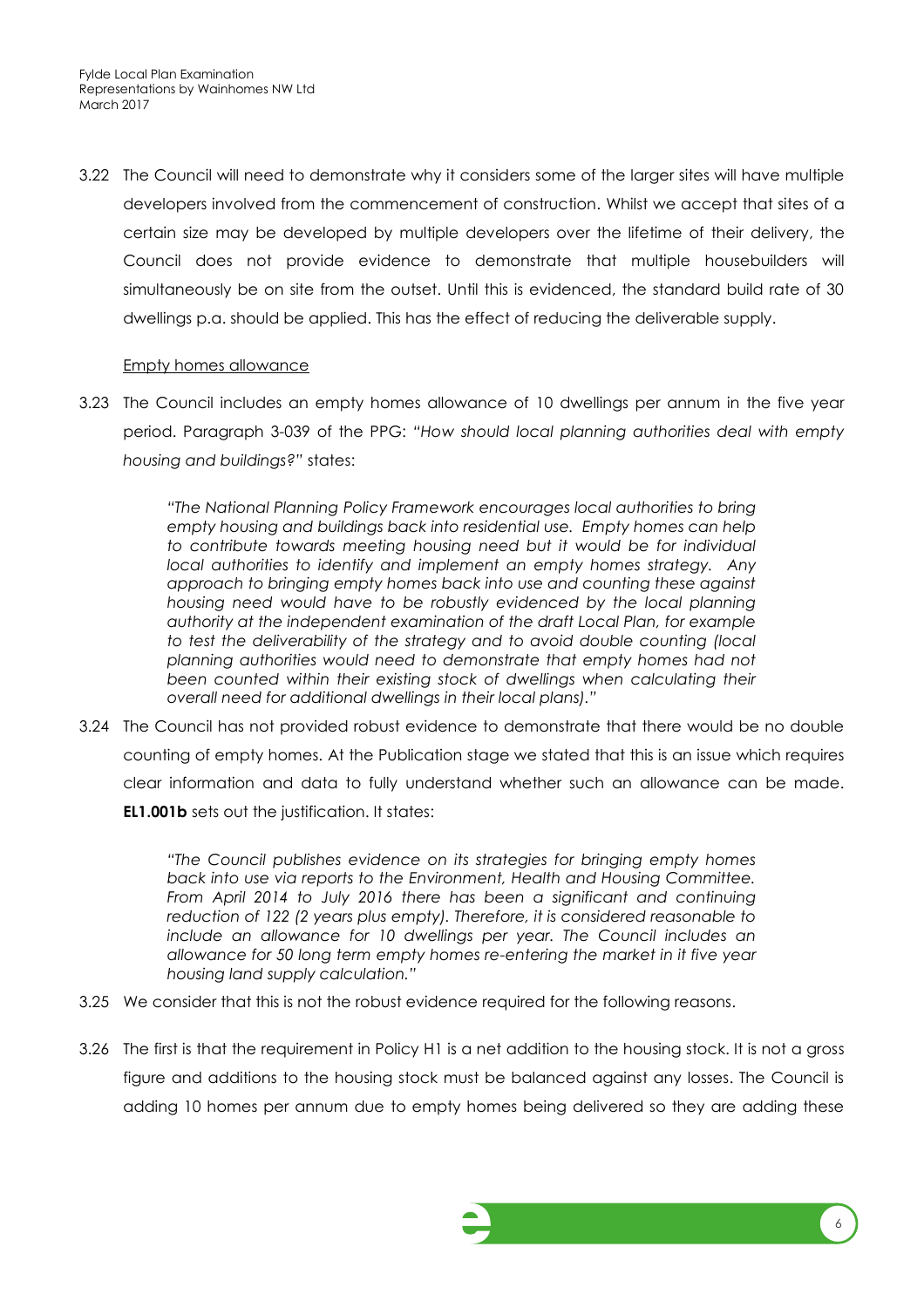l

sites to the supply and see them as a net addition to the housing stock. However we are not aware that the Council subtracts a home from its housing stock when it becomes a long term empty, for example in the same as they would with a demolition.

3.27 The second is that the Council states that from April 2014 to July 2016 there has a continuing reduction of 122 empty homes. However the DCLG Live Table 615<sup>3</sup> provides data from 2004 to 2015 of long term empties. The data is set out below.

| Year         | long term empty<br>properties |
|--------------|-------------------------------|
| October 2004 | 538                           |
| October 2005 | 659                           |
| October 2006 | 659                           |
| October 2007 | 673                           |
| October 2008 | 765                           |
| October 2009 | 754                           |
| October 2010 | 771                           |
| October 2011 | 724                           |
| October 2012 | 653                           |
| October 2013 | 581                           |
| October 2014 | 506                           |
| October 2015 | 537                           |

**Table 2: Difference in long term empty properties each year since 2004**

- 3.28 The table shows that in the last 11 years there has been a net decrease of 1 long term empty home. Therefore if we are to accept an allowance of 10 per annum, then it is necessary for the Council to demonstrate that when the number of long term empty homes increased from 538 in 2004 to 724 in 2011 that those 188 homes were treated as a net loss to the housing stock. The same applies between 2014 and 2015 when there was an increase in empty homes of 31. We have seen no evidence that increase in empty homes are treated as losses.
- 3.29 Therefore the Council cannot rely on an empty homes allowance as a net addition to the housing stock.

<sup>3</sup> https://www.gov.uk/government/uploads/system/uploads/attachment\_data/file/519505/LT\_615.xls

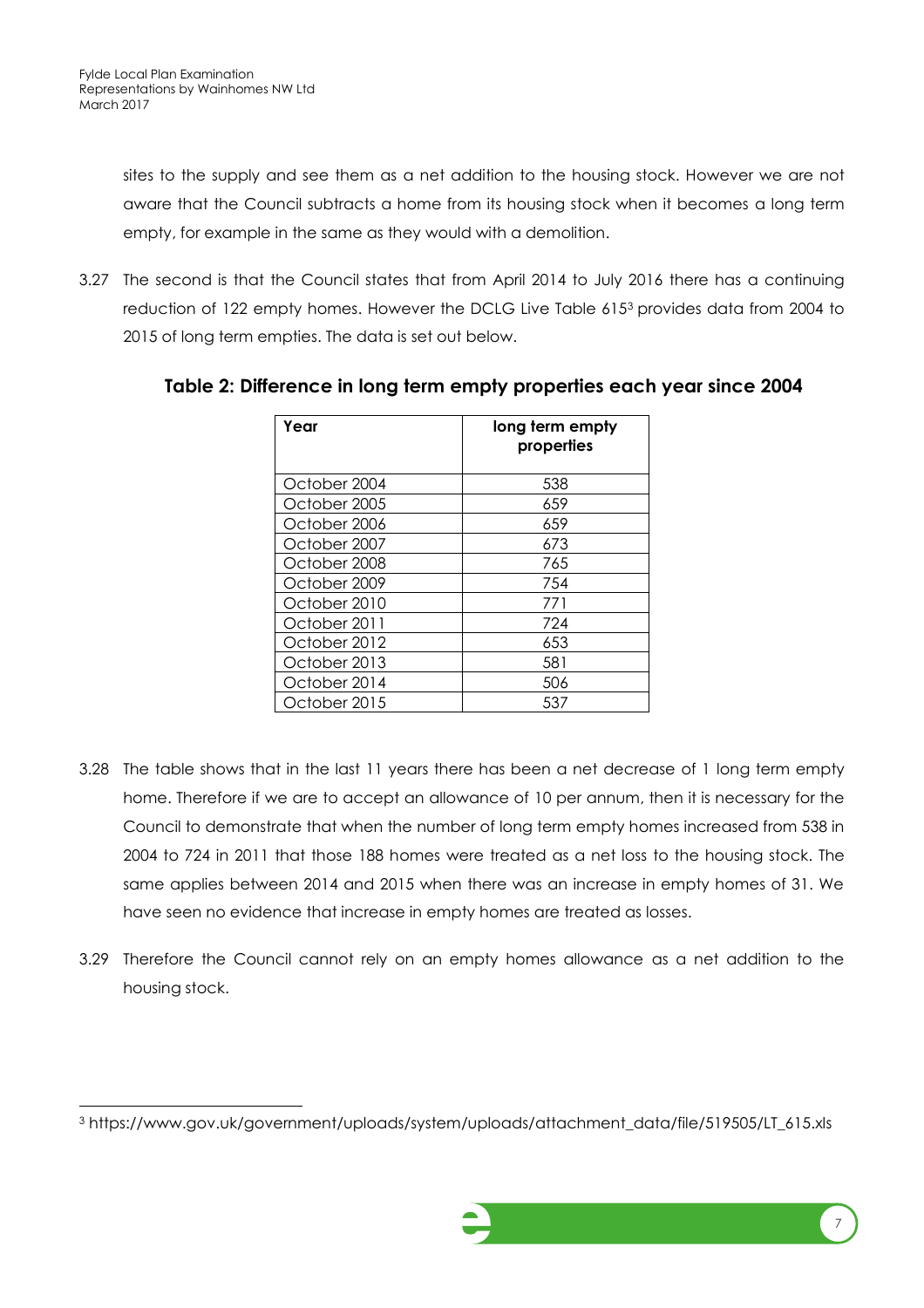#### Summary in relation to five year housing land supply

- 3.30 In summary, the Council accepts that it cannot demonstrate a deliverable five year housing land supply. In our view, the shortfall is significantly more than that set out by the Council in **EL1.001b**. The implication of this is firstly that more sites are required to address the shortfall.
- 3.31 Secondly, in accordance with paragraph 49 of the NPPF, relevant housing land supply policies are out of date. Even if there was a small oversupply we say that further sites should be allocated in any event to ensure than there is a ready supply to ensure that the plan would not be out of date soon after adoption if a critical assessment is subsequently undertaken, for example through a planning appeal.
- 3.32 For example since the Wigan Core Strategy was adopted in September 2013 they have not been able to demonstrate a 5 year land supply with the consequence of not having an up to date plan and planning appeals being successful. With the benefit of looking back now, this was due to the housing trajectory not identifying sufficient sites or unrealistic expectations from allocations.

#### **b) a supply of specific, developable sites or broad locations for growth for years 6 -10 from the point of adoption**

- 3.33 Paragraph 10.17 states that the plan will deliver 7891 homes, as against the requirement of 7768. This is an over provision of 123 dwellings (1.5%) or 6 homes per annum. This requires a minor slippage in the trajectory to result in the plan not providing the necessary homes. For example if sites such as Whyndyke Farm or Queensway do not deliver at the annual rates envisaged then even now it can be concluded that insufficient sites have been allocated.
- 3.34 Policy DF1 of the draft Local Plan states that the Council will deliver a minimum of 7,768 dwellings by the end of the plan period to 2032. As above, 1,048 dwellings have already been delivered between 1st April 2011 and 31st March 2016. This leaves 6,720 dwellings. We have not updated these figures as **EL1.001b** does not set out an updated trajectory to a 2017 base date for the whole plan period.
- 3.35 Whilst the Council accepts that some windfall development would come forward, it only considers that this would be on small sites. We therefore have concerns as to whether the plan would provide sufficient land to meet that requirement. We have already identified above a shortfall in the five year housing land supply, but there is also an issue in terms of supply over the

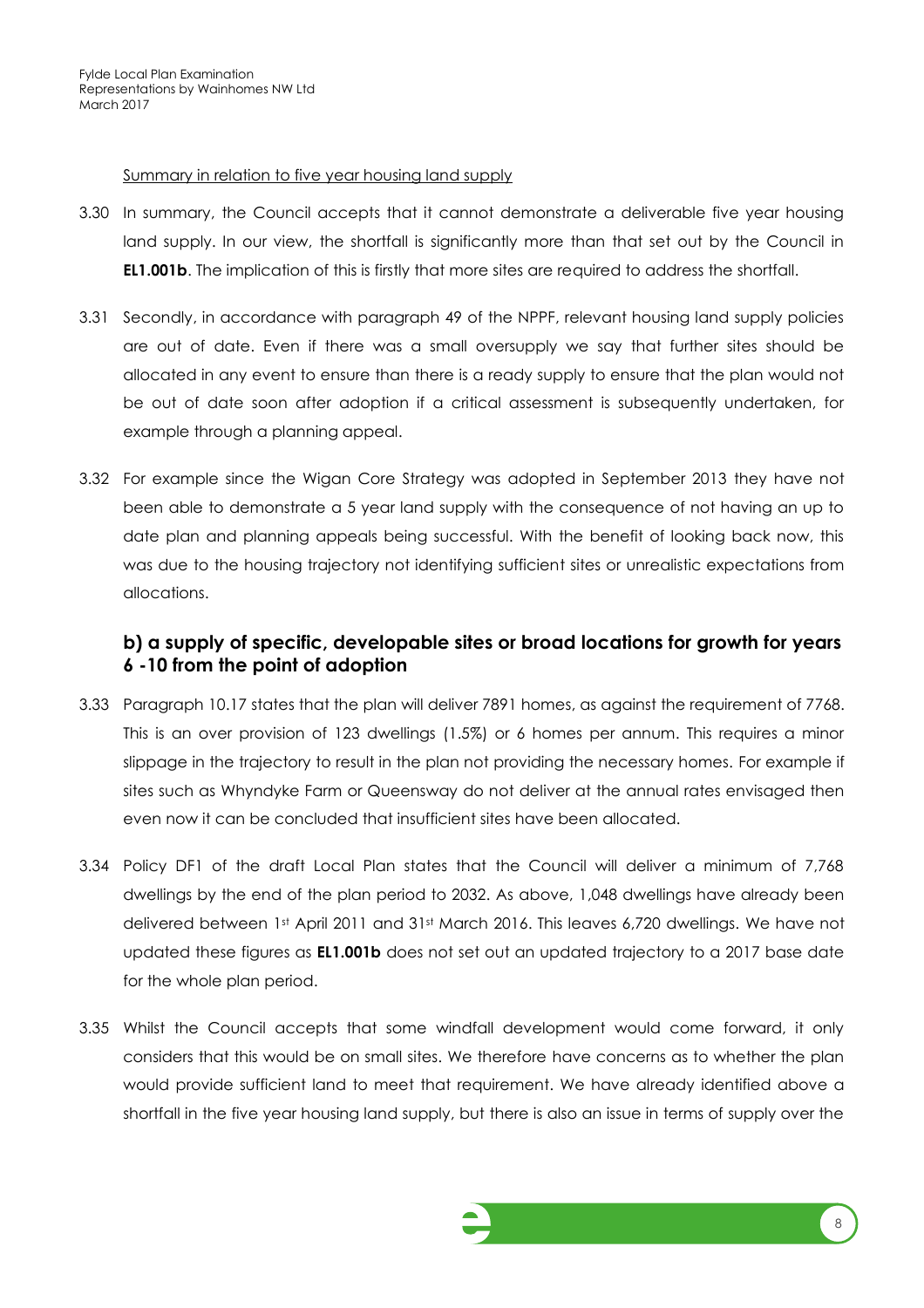whole plan period. Our representations previously referred to the Local Plans Expert Group published its report to the Communities Secretary and to the Minister of Housing and Planning in March 2016 and their conclusions remain applicable as their conclusions reflect precisely the concerns that we have in respect of the Fylde Local Plan. There is insufficient flexibility to deal with changing circumstances, specifically a failure to deliver housing at the anticipated rates. Consequently, the reality is that any slippage from the identified sites could result in the housing requirement not being met. This would have serious implications in terms of the failure to meet identified housing need, and also the plan would be out-of-date. This could happen almost immediately following adoption, as has been widely experienced elsewhere.

3.36 We consider that a flexibility allowance is required, in the order of 20%. This would give a reasonable degree of security that should sites not deliver at the rates anticipated, a 5 year housing land supply could still be maintained and the overall housing requirement could be met.

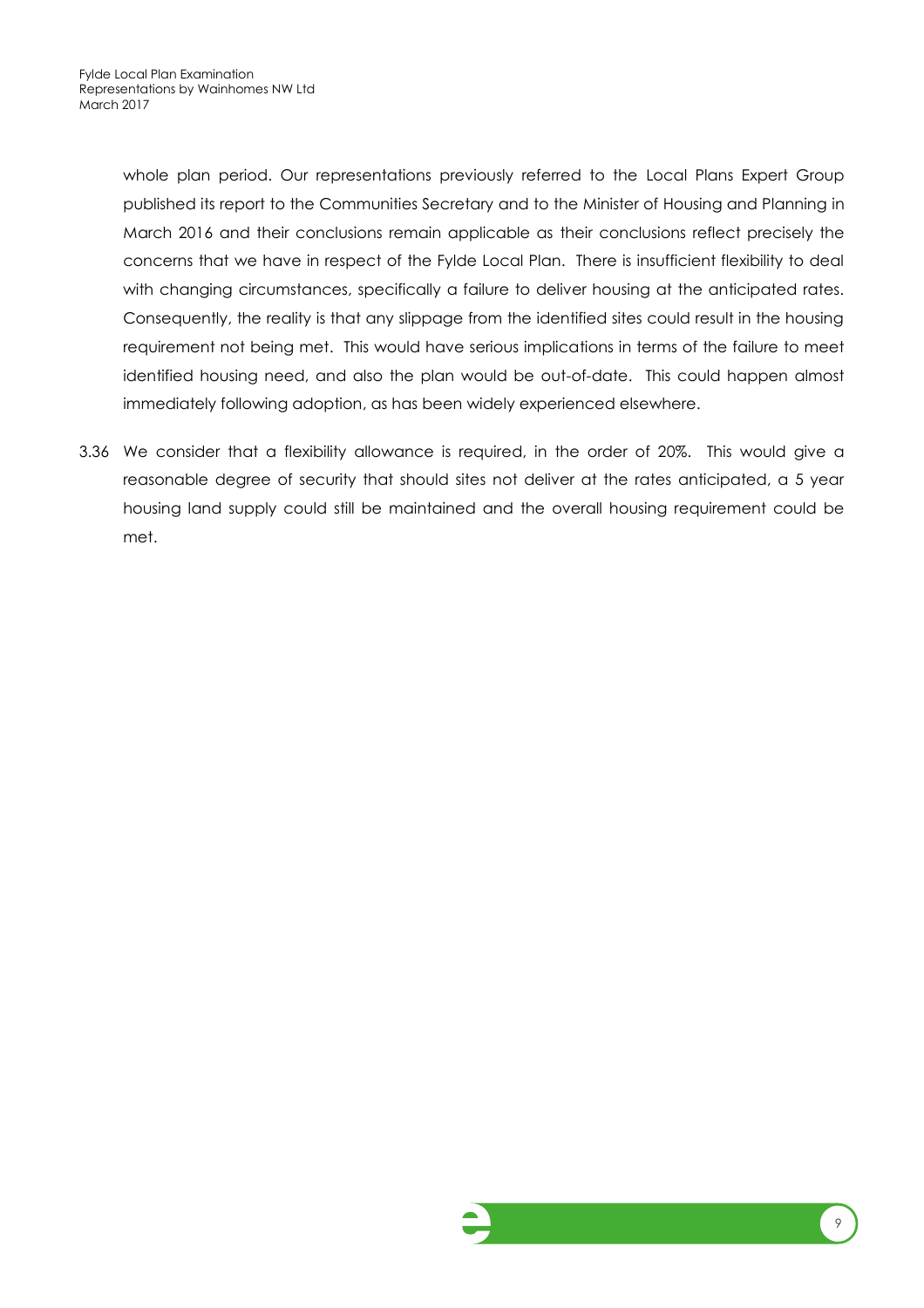## <span id="page-12-0"></span>**4. Appendix 1 – Comments on Trajectory**

SL1 Lythan and St Annes Strategic Location for Development

- Queensway, St Annes This site is now in the early stages of construction and sales have not yet commenced. Therefore it will not deliver 30 completions by 31st March 2017. It is also only being developed by Kensington Developments at present therefore we question the achievability of 60 dwellings per annum. The developer can advise the Examination on their expected rates of development going forward but as **EL1.001b** only sets out one developer on the site we consider 30 dwellings per annum should apply.
- Fairways Garage, Heeley Road, St Annes (20 dwellings) A resolution to grant outline planning permission was made on 30<sup>th</sup> July 2008, yet the S106 has not been signed over 8<sup>1/2</sup> years later. A site visit confirms the site is still in use for car sales;
- Kingsway Garage, St Annes (30 dwellings) A resolution to grant outline planning permission was made on 10th October 2012, yet the S106 has not been signed almost 4½ years later;
- Axa Data Centre, Lytham (45 dwellings) A resolution to grant outline planning permission was made on  $4<sup>th</sup>$  September 2013, yet the S106 has not been signed  $3\frac{1}{2}$ years later;
- 4.1 On the basis of the above some 245 homes could be discounted.

#### SL2 Fylde –Blackpool Periphery

- Coastal Dunes The Environmental Assessment by Persimmon for application (16/0062/REM) states "The buildings will be constructed using standard construction techniques. The houses will be built at a rate of circa 30-50 per year with typically only 5 to 10 houses being constructed at any one time". Therefore the 60 dwellings proposed in the trajectory should be revised to potentially 40 per annum. This would result in a reduction of 100 dwellings.
- Cropper Road West This is site HSS5 and is controlled by Wainhomes. Wainhomes are currently developing on the eastern side of Cropper Road (Site MUS1). We are currently preparing an application for submission to the Council. Therefore we can confirm the site is deliverable. However in light of the land to the east of Cropper Road currently being developed for 145 homes and 80 homes respectively, we would expect first completions on HSS5 in 2021-22 and for 30 dwellings to be achieved. We have therefore moved this site back by one year resulting in a reduction of 60 dwellings in the 5 year period.
- Cropper Road East Wainhomes have two sites here for 145 and 80 dwellings respectively. The trajectory is correct for the 145 dwelling scheme but the permission for the 80 dwelling scheme should be pushed back to 2 years. This results in a small reduction in the 5 year supply of 5 dwellings.